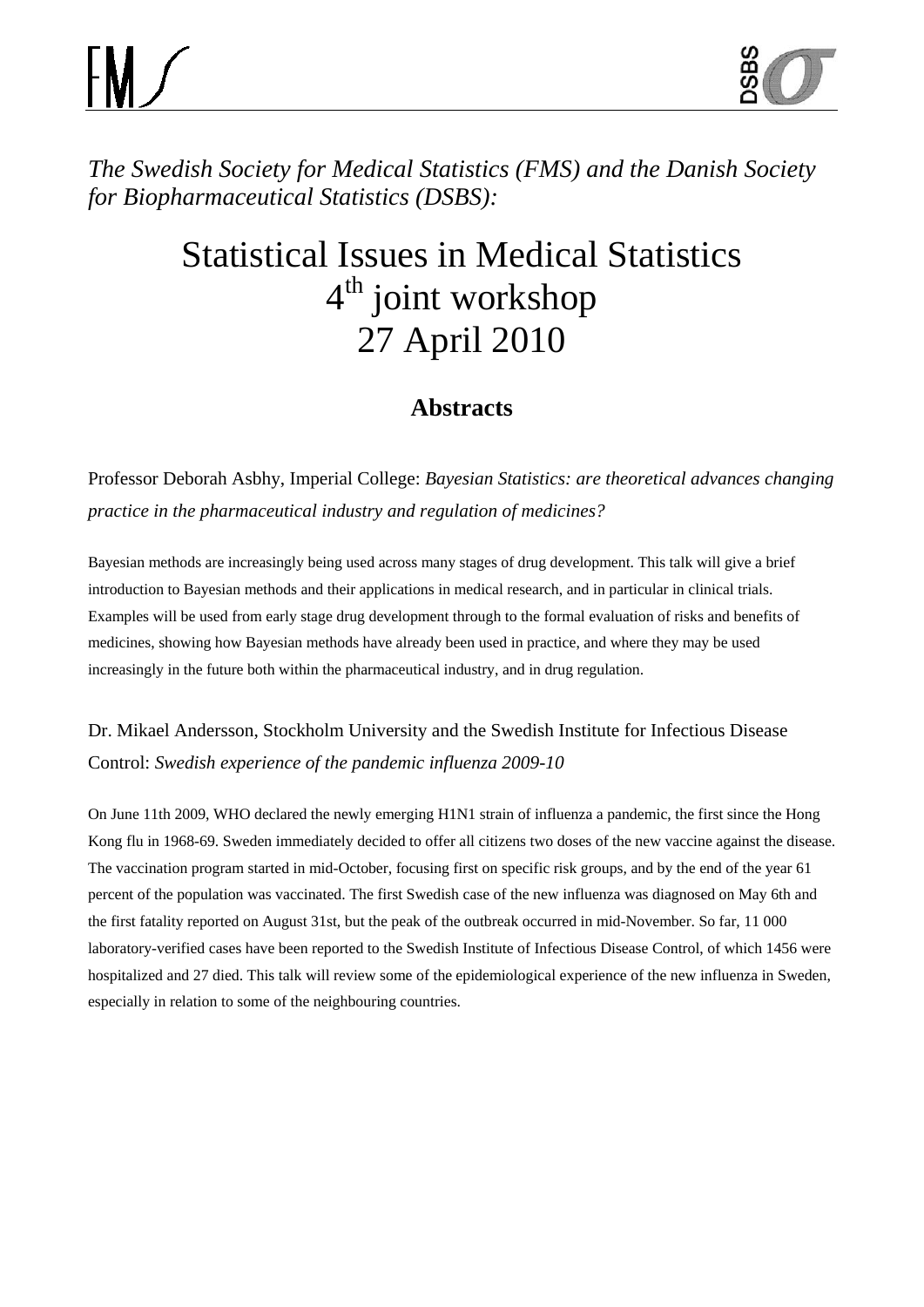

# Professor Henrik Madsen, Technical University of Denmark: *PK/PD modelling using stochastic differential equations*

This talk will describe the advantages of using stochastic differential equations (SDEs) for PK/PD modelling, as compared to the ordinary differential equations most often used today. It will be argued that the SDE based approach is needed in order to obtain reliable conclusions based on data. Finally, it will be shown how stochastic differential equations can be used to identify unknown functional relations. The talk considers also the mixed effects modelling using SDEs, and will contain examples from local pharmaceutical companies.

#### Dr. Anna Rydén, AstraZeneca R&D: *Patient Reported Outcomes (PROs) — an industry perspectiv*e

Patient reported outcome (PRO) measures are frequently used in clinical trials for evaluating treatment efficacy, and the use of PROs is also expected to increase. The FDA Guidance for Industry, finalized Dec 2009, documents the process for developing and modifying a PRO to be regarded validated and fit for purpose. This iterative process includes a combination of qualitative and quantitative methods, and calls for the cooperation between Statistics and Outcomes Research. Although the FDA Guidance focus is on PROs for backing up commercial claims from the pharmaceutical industry, the methodological requirements should be considered also within academic research.

#### Executive Director Silvana Cappi, Ferring: *Running a virtual department through outsourcing*

Ferring Pharmaceuticals' Global Biometrics department employs 20 people in the fields of Data Management, Statistical Programming and Biostatistics. The Department is based at Ferring's International PharmaScience Centre in Copenhagen.

Ferring is a successful research-oriented midsize pharmaceutical company with several projects in development and in the pipeline. To cope with the increasing workload, strict regulations, ambitious timelines and high productivity, the Department increases its resources through a range of alliances with several external partners such as overseas and local CROs, EDC providers and independent consultants in combination with a high performance in-house team.

This paper discusses the main challenges of running a virtual department, building and maintaining successful partnerships and its value in contributing to achieve the main goal of reducing time to market.